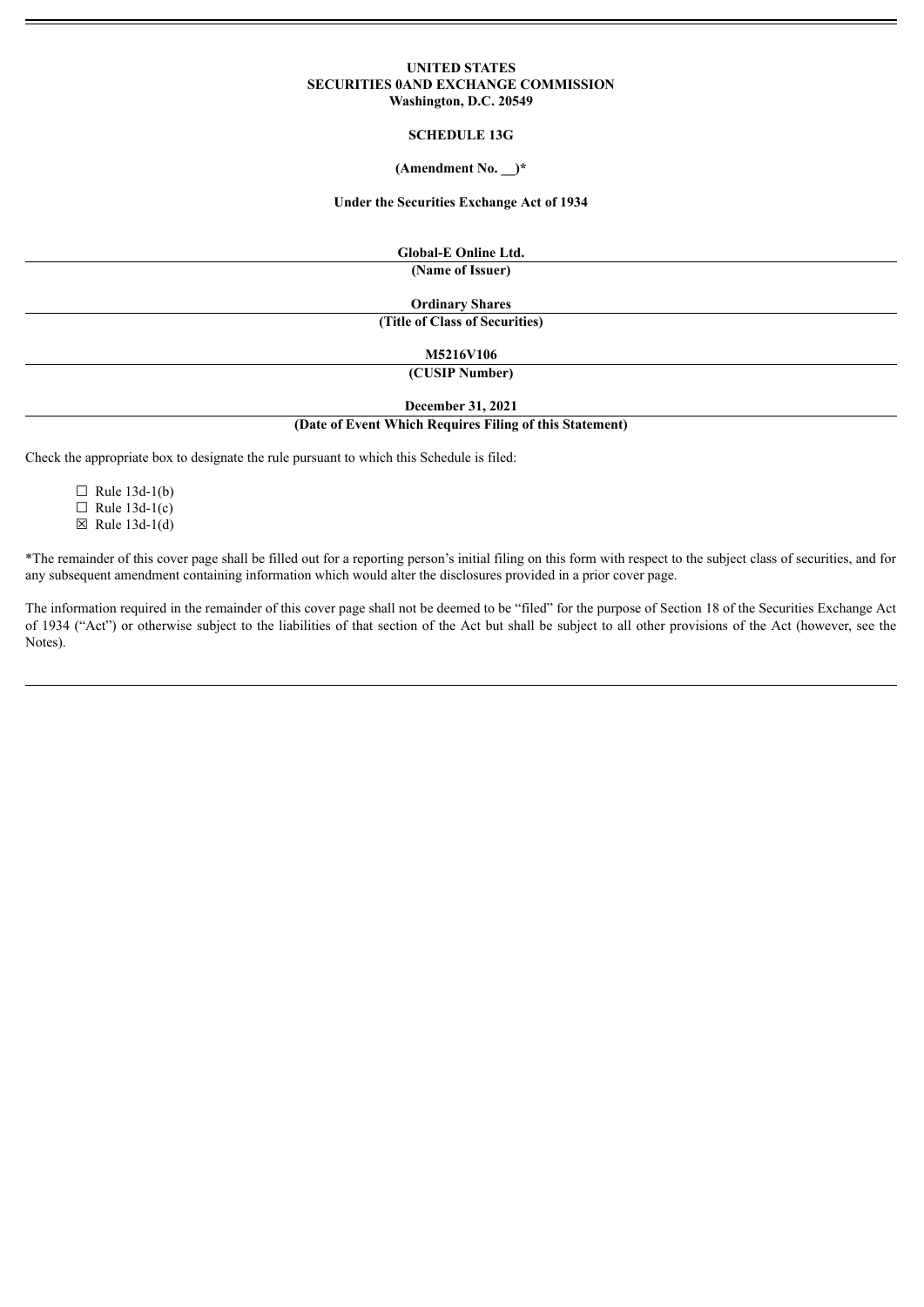| $\mathbf{1}$                                                                                                                                   | <b>NAMES OF REPORTING PERSONS</b><br>Deutsche Post AG                                         |                |                                                  |  |  |  |
|------------------------------------------------------------------------------------------------------------------------------------------------|-----------------------------------------------------------------------------------------------|----------------|--------------------------------------------------|--|--|--|
| $\overline{2}$                                                                                                                                 | CHECK THE APPROPRIATE BOX IF A MEMBER OF A GROUP (See Instructions)<br>(a)<br>(b)             |                |                                                  |  |  |  |
| 3                                                                                                                                              | <b>SEC USE ONLY</b>                                                                           |                |                                                  |  |  |  |
| $\overline{4}$                                                                                                                                 | CITIZENSHIP OR PLACE OF ORGANIZATION<br>Germany                                               |                |                                                  |  |  |  |
| <b>NUMBER OF</b><br><b>SHARES</b><br><b>BENEFICIALLY</b><br><b>OWNED BY</b><br><b>EACH</b><br><b>REPORTING</b><br><b>PERSON</b><br><b>WITH</b> |                                                                                               | 5              | <b>SOLE VOTING POWER</b><br>Not applicable       |  |  |  |
|                                                                                                                                                |                                                                                               | 6              | <b>SHARED VOTING POWER</b><br>$21,423,600^{(1)}$ |  |  |  |
|                                                                                                                                                |                                                                                               | $\overline{7}$ | <b>SOLE DISPOSITIVE POWER</b><br>Not applicable  |  |  |  |
|                                                                                                                                                |                                                                                               | 8              | SHARED DISPOSITIVE POWER<br>$21,423,600^{(1)}$   |  |  |  |
| 9                                                                                                                                              | AGGREGATE AMOUNT BENEFICIALLY OWNED BY EACH REPORTING PERSON<br>$21,423,600^{(1)}$            |                |                                                  |  |  |  |
| 10                                                                                                                                             | CHECK IF THE AGGREGATE AMOUNT IN ROW (9) EXCLUDES CERTAIN SHARES (See Instructions)<br>$\Box$ |                |                                                  |  |  |  |
| 11                                                                                                                                             | PERCENT OF CLASS REPRESENTED BY AMOUNT IN ROW (9)<br>$14.7\%/2)$                              |                |                                                  |  |  |  |
| 12                                                                                                                                             | TYPE OF REPORTING PERSON (See Instructions)<br>CO                                             |                |                                                  |  |  |  |

(1) Consists of 21,423,600 ordinary shares, no par value of Global-E Online Ltd. (the "Ordinary Shares" and the "Issuer," respectively) held by Deutsche Post Beteiligungen Holding GmbH, a direct wholly owned subsidiary of Deutsche Post AG.

(2) The information set forth herein regarding percentages of beneficial ownership is based upon information obtained from the Issuer regarding the percentage of shares beneficially owned by Deutsche Post Beteiligungen Holding GmbH out of the Issuer's total outstanding Ordinary Shares as disclosed by the Issuer in its prospectus on Form 424B4 as of September 9, 2021, filed with the Securities and Exchange Commission on September 13, 2021.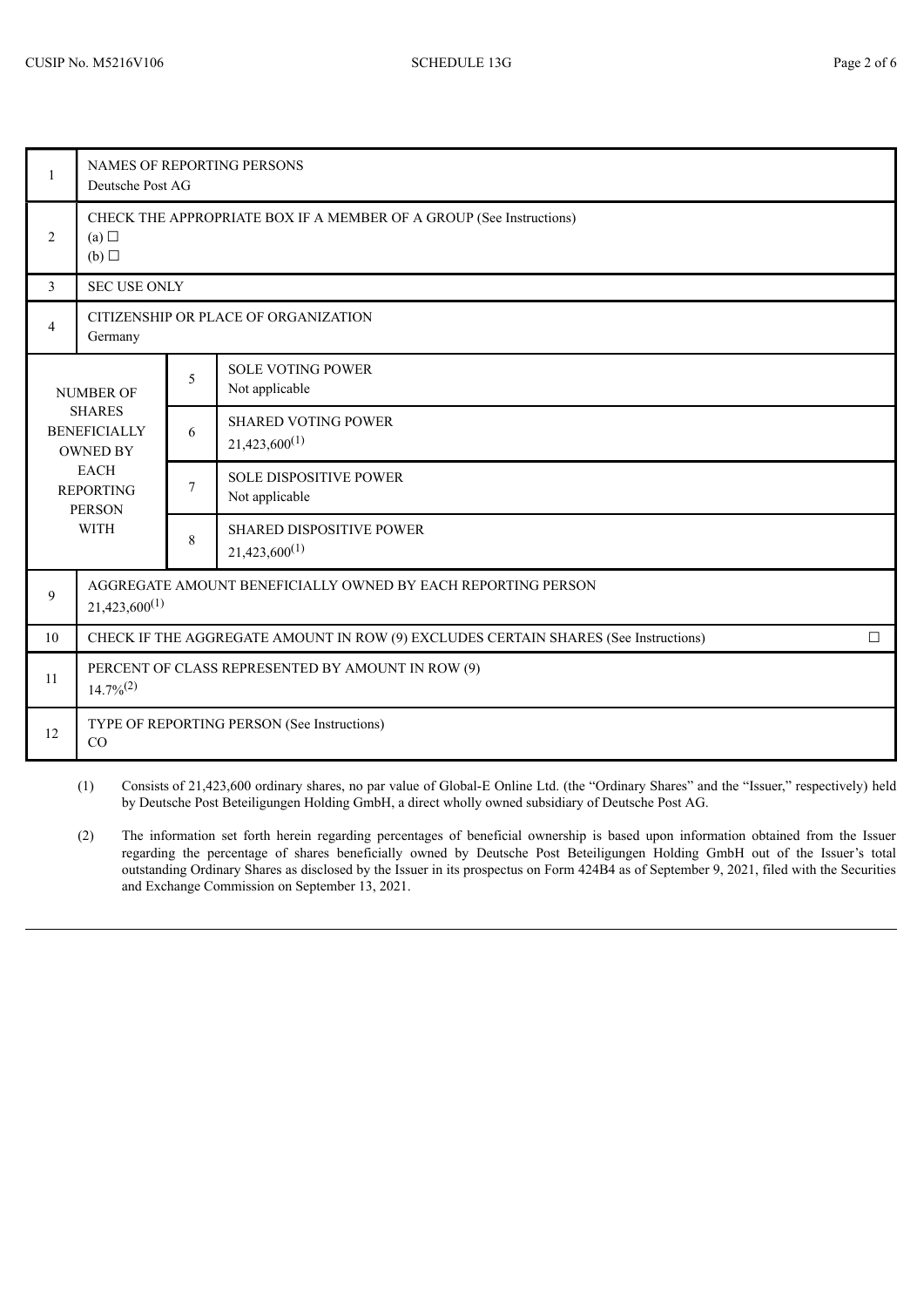| $\mathbf{1}$                                                                                                                                   | NAMES OF REPORTING PERSONS<br>Deutsche Post Beteiligungen Holding GmbH                        |                |                                                                     |  |  |  |
|------------------------------------------------------------------------------------------------------------------------------------------------|-----------------------------------------------------------------------------------------------|----------------|---------------------------------------------------------------------|--|--|--|
| $\overline{2}$                                                                                                                                 | (a)<br>(b)                                                                                    |                | CHECK THE APPROPRIATE BOX IF A MEMBER OF A GROUP (See Instructions) |  |  |  |
| $\mathfrak{Z}$                                                                                                                                 | <b>SEC USE ONLY</b>                                                                           |                |                                                                     |  |  |  |
| $\overline{4}$                                                                                                                                 | Germany                                                                                       |                | CITIZENSHIP OR PLACE OF ORGANIZATION                                |  |  |  |
| <b>NUMBER OF</b><br><b>SHARES</b><br><b>BENEFICIALLY</b><br><b>OWNED BY</b><br><b>EACH</b><br><b>REPORTING</b><br><b>PERSON</b><br><b>WITH</b> |                                                                                               | 5              | <b>SOLE VOTING POWER</b><br>Not applicable                          |  |  |  |
|                                                                                                                                                |                                                                                               | 6              | <b>SHARED VOTING POWER</b><br>21,423,600                            |  |  |  |
|                                                                                                                                                |                                                                                               | $\overline{7}$ | <b>SOLE DISPOSITIVE POWER</b><br>Not applicable                     |  |  |  |
|                                                                                                                                                |                                                                                               | 8              | <b>SHARED DISPOSITIVE POWER</b><br>21,423,600                       |  |  |  |
| 9                                                                                                                                              | AGGREGATE AMOUNT BENEFICIALLY OWNED BY EACH REPORTING PERSON<br>21,423,600                    |                |                                                                     |  |  |  |
| 10                                                                                                                                             | CHECK IF THE AGGREGATE AMOUNT IN ROW (9) EXCLUDES CERTAIN SHARES (See Instructions)<br>$\Box$ |                |                                                                     |  |  |  |
| 11                                                                                                                                             | PERCENT OF CLASS REPRESENTED BY AMOUNT IN ROW (9)<br>$14.7\%^{(1)}$                           |                |                                                                     |  |  |  |
| 12                                                                                                                                             | TYPE OF REPORTING PERSON (See Instructions)<br>CO                                             |                |                                                                     |  |  |  |

(1) The information set forth herein regarding percentages of beneficial ownership is based upon information obtained from the Issuer regarding the percentage of shares beneficially owned by Deutsche Post Beteiligungen Holding GmbH out of the Issuer's total outstanding Ordinary Shares as disclosed by the Issuer in its prospectus on Form 424B4 as of September 9, 2021, filed with the Securities and Exchange Commission on September 13, 2021.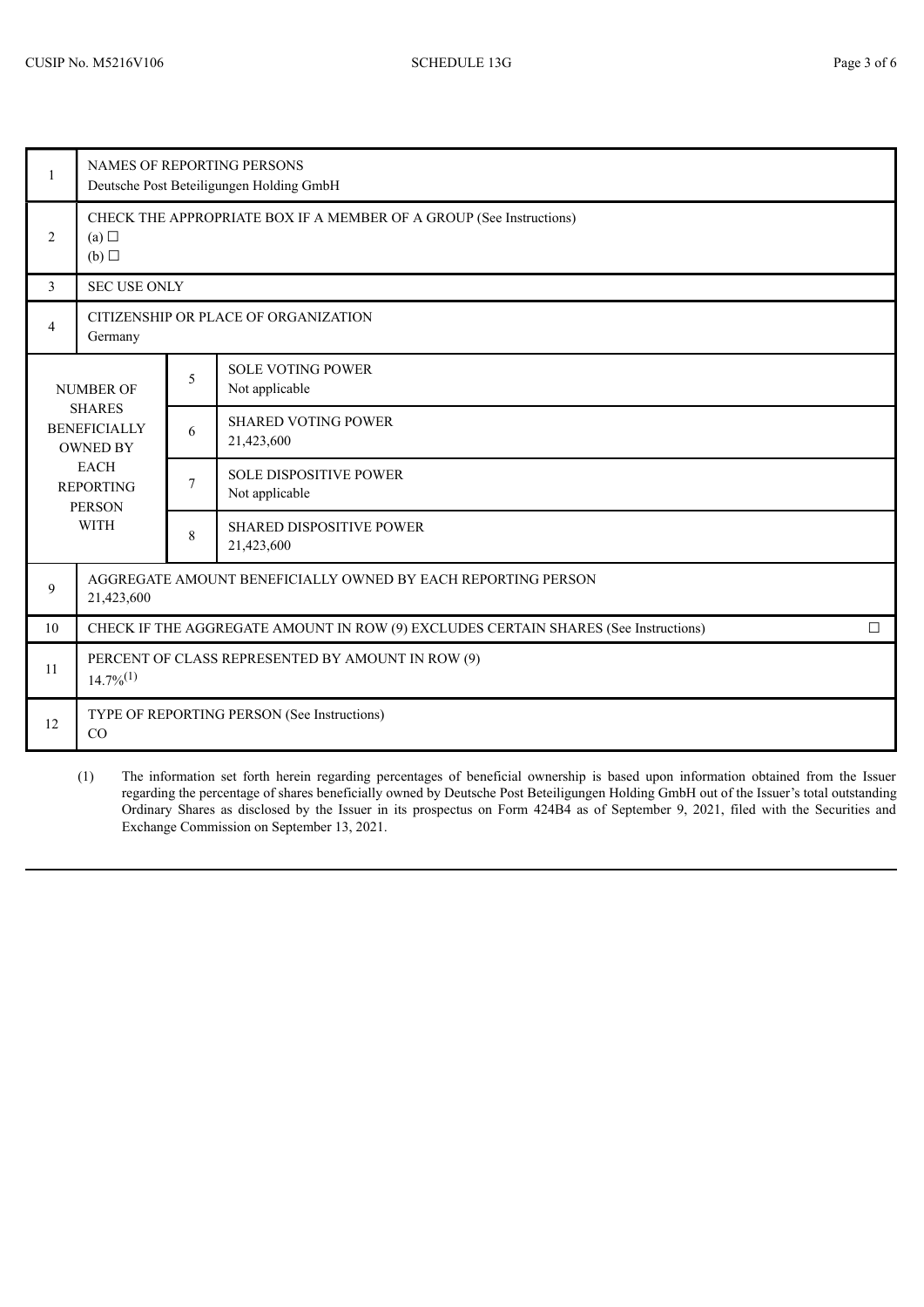## **Item 1.**

# **(a) Name of Issuer:**

Global-E Online Ltd.

# **(b) Address of Issuer's Principal Executive Offices:**

25 Basel Street, Petah Tikva 4951038, Israel

# **Item 2.**

# **(a) Name of Person Filing:**

(i) Deutsche Post AG (ii) Deutsche Post Beteiligungen Holding GmbH

# **(b) Address of Principal Business Office or, if none, Residence:**

(i) Charles-de-Gaulle-Straße 20, 53113 Bonn, Germany (ii) Charles-de-Gaulle-Straße 20, 53113 Bonn, Germany

# **(c) Citizenship:**

(i) Germany (ii) Germany

### **(d) Title of Class of Securities:**

Ordinary Shares

# **(e) CUSIP Number:**

M5216V106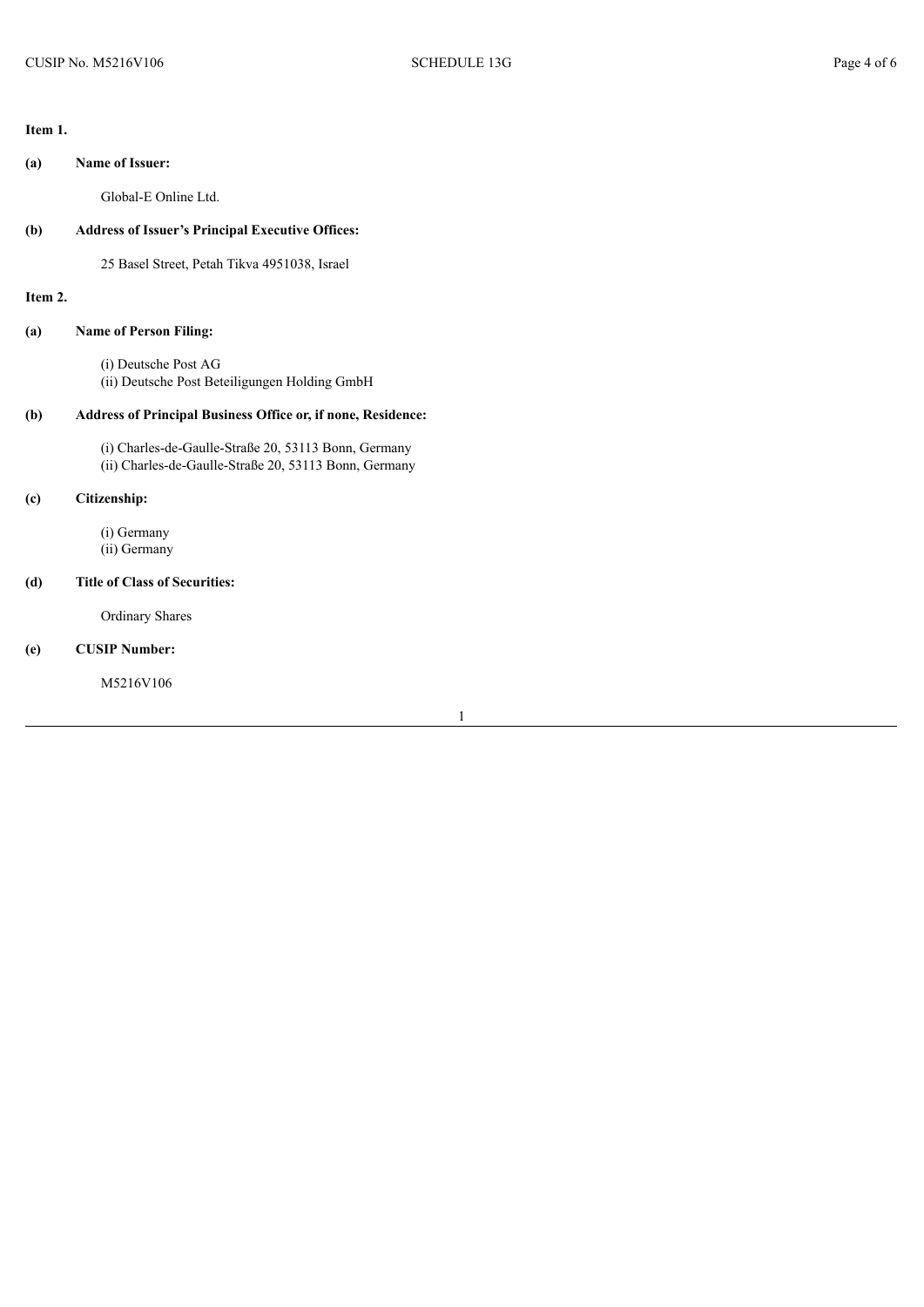## Item 3. If this statement is filed pursuant to §§240.13d-1(b) or 240.13d-2(b) or (c), check whether the person filing is a:

Not applicable.

# **Item 4. Ownership.**

Information with respect to the Reporting Persons' ownership as of December 31, 2021 is incorporated by reference to items (5)-(9) and (11) of the cover page for each Reporting Person.

# **Item 5. Ownership of Five Percent or Less of a Class.**

Not applicable.

### **Item 6. Ownership of More than Five Percent on Behalf of Another Person.**

Not applicable.

### Item 7. Identification and Classification of the Subsidiary Which Acquired the Security Being Reported on By the Parent Holding Company.

Not applicable.

### **Item 8. Identification and Classification of Member of the Group.**

Not applicable.

### **Item 9. Notice of Dissolution of Group.**

Not applicable.

## **Item 10. Certification.**

Not applicable.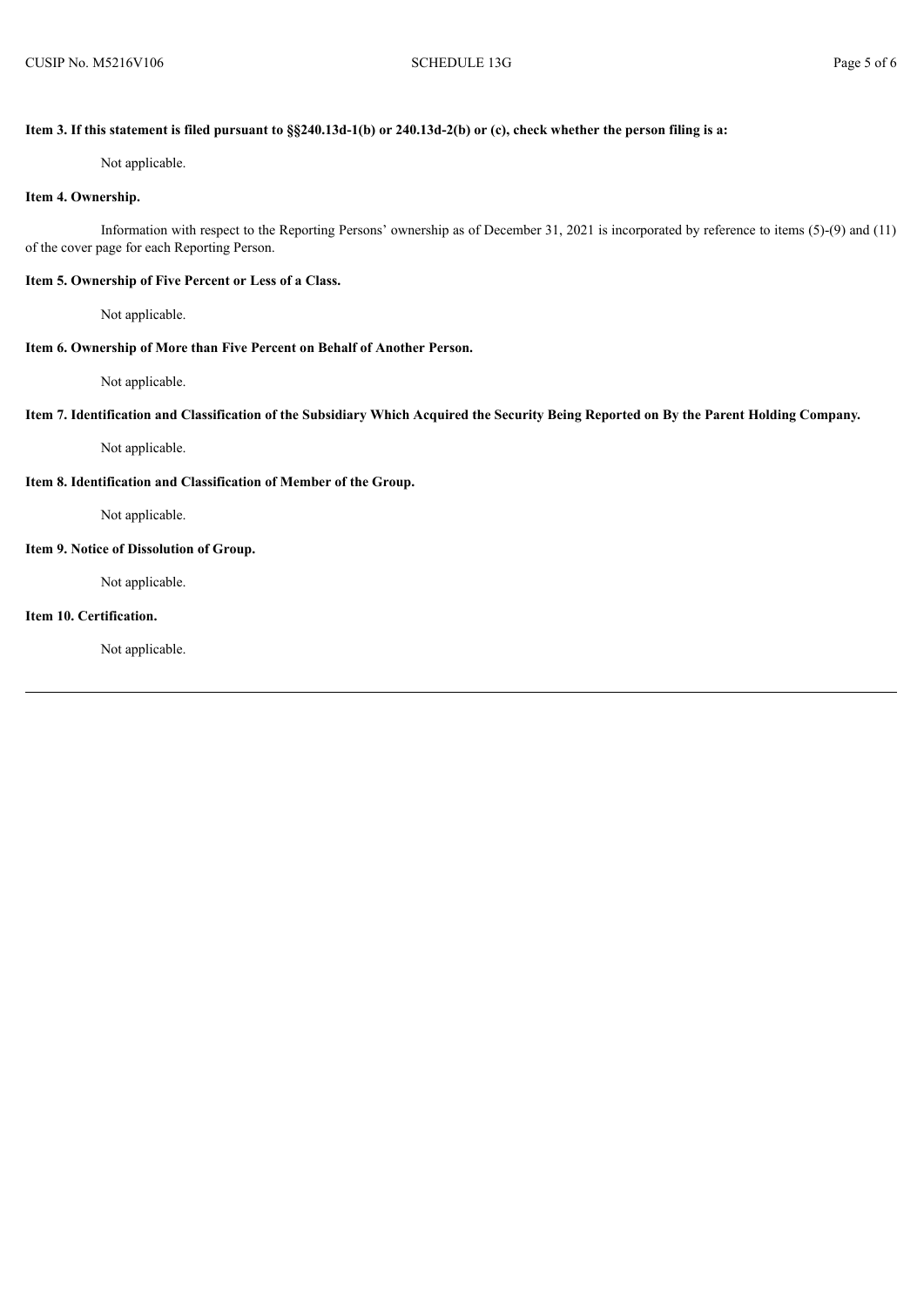### **SIGNATURE**

After reasonable inquiry and to the best of my knowledge and belief, I certify that the information set forth in this statement is true, complete and correct.

Dated: May 24, 2022.

# **Deutsche Post AG**

By: /s/ Oliver Steffan Name:Oliver Steffan Title: Authorized Signatory

By: /s/ Carola Schmitz-Becker Name:Carola Schmitz-Becker Title: Authorized Signatory

# **Deutsche Post Beteiligungen Holding GmbH**

By: /s/ Christoph Diel Name:Christoph Diel Title: Authorized Signatory

By: /s/ Christoph Tepper

Name:Christoph Tepper Title: Authorized Signatory